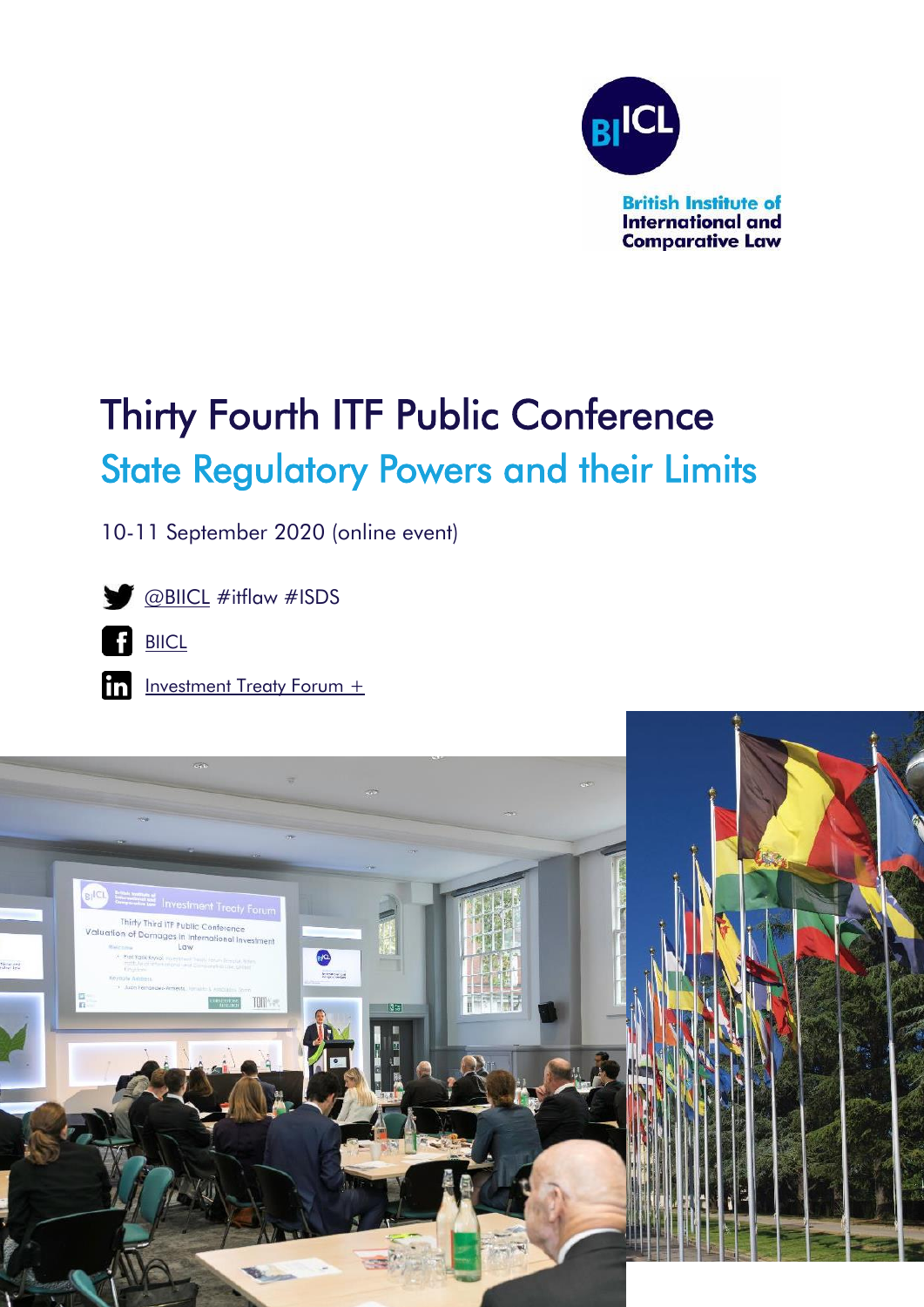## **CONTENTS**

Media sponsor

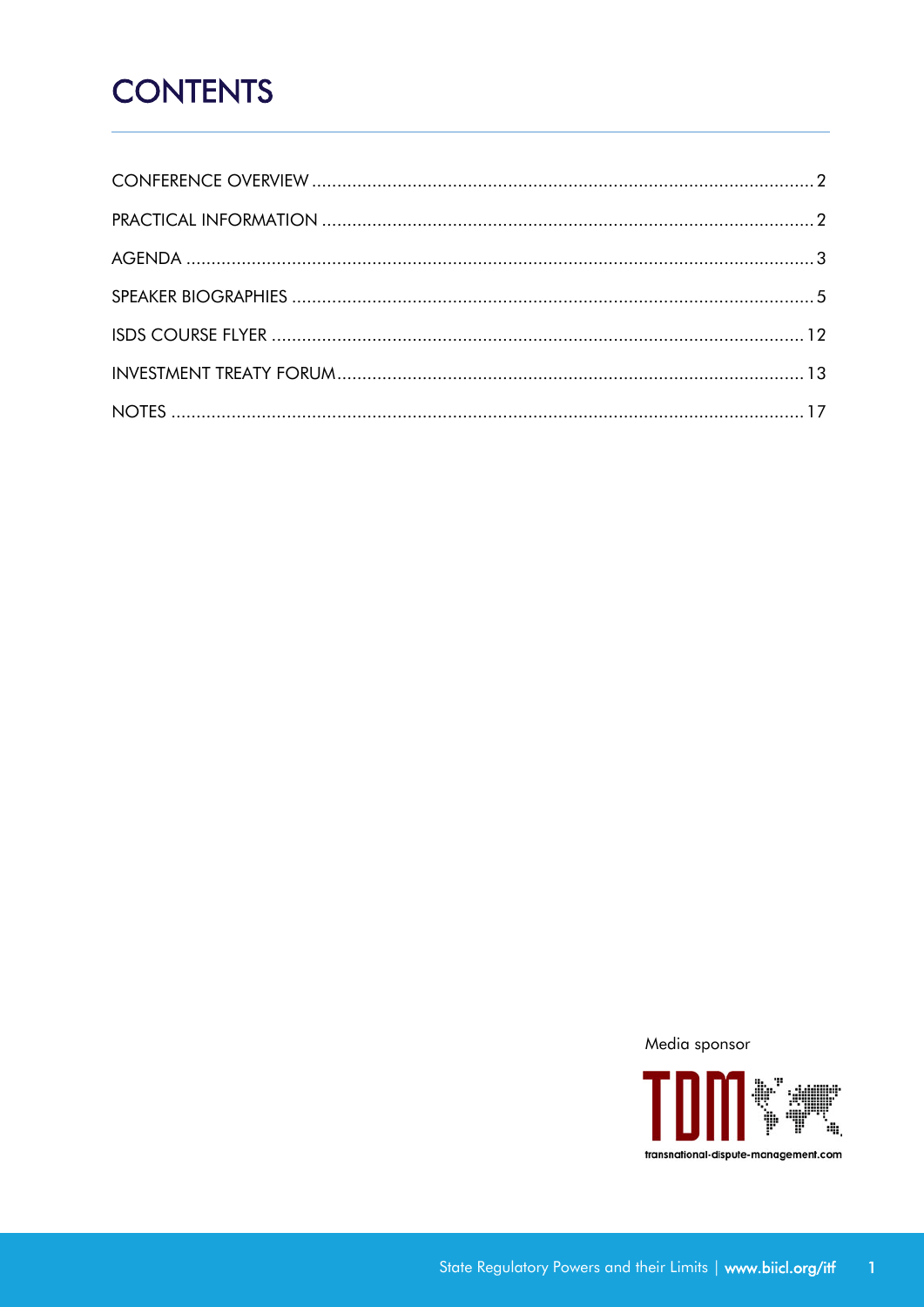## <span id="page-2-0"></span>CONFERENCE OVERVIEW

This online conference will address limits of state regulatory powers under international law. The speakers will include a mix of law firm partners, independent arbitrators, academics and valuation experts. The topics covered will include the most recent developments in investor-state dispute resolution, new trends in investment treaty making, force majeure, hardship and the right to regulate as well as the impact of Brexit and COVID-19 on investors. We will also discuss differences between various regions and the practical ways how new international investment agreements can better balance protection of investors and interests of States.

## <span id="page-2-1"></span>PRACTICAL INFORMATION

#### How will the online format work?

- full programme online including comfort breaks you will also get a recording of all presentations and slides to refer back to
- plenty of time for information-rich discussion involving key policymakers, practitioners and academics
- conference materials provided in advance, including speaker biographies and the list of participants with affiliations
- speakers presenting via webcam, accompanied by slides if they wish, using the Zoom online conference platform
- opportunities for live delegate questions and comments (both written and oral)
- networking opportunities there will be opportunities for delegates to e-meet and interact on the *Investment Treaty Forum*  $+$  *LinkedIn group.*

#### Follow us on social media



#### Contact Us

[eventsregistration@biicl.org](mailto:eventsregistration@biicl.org)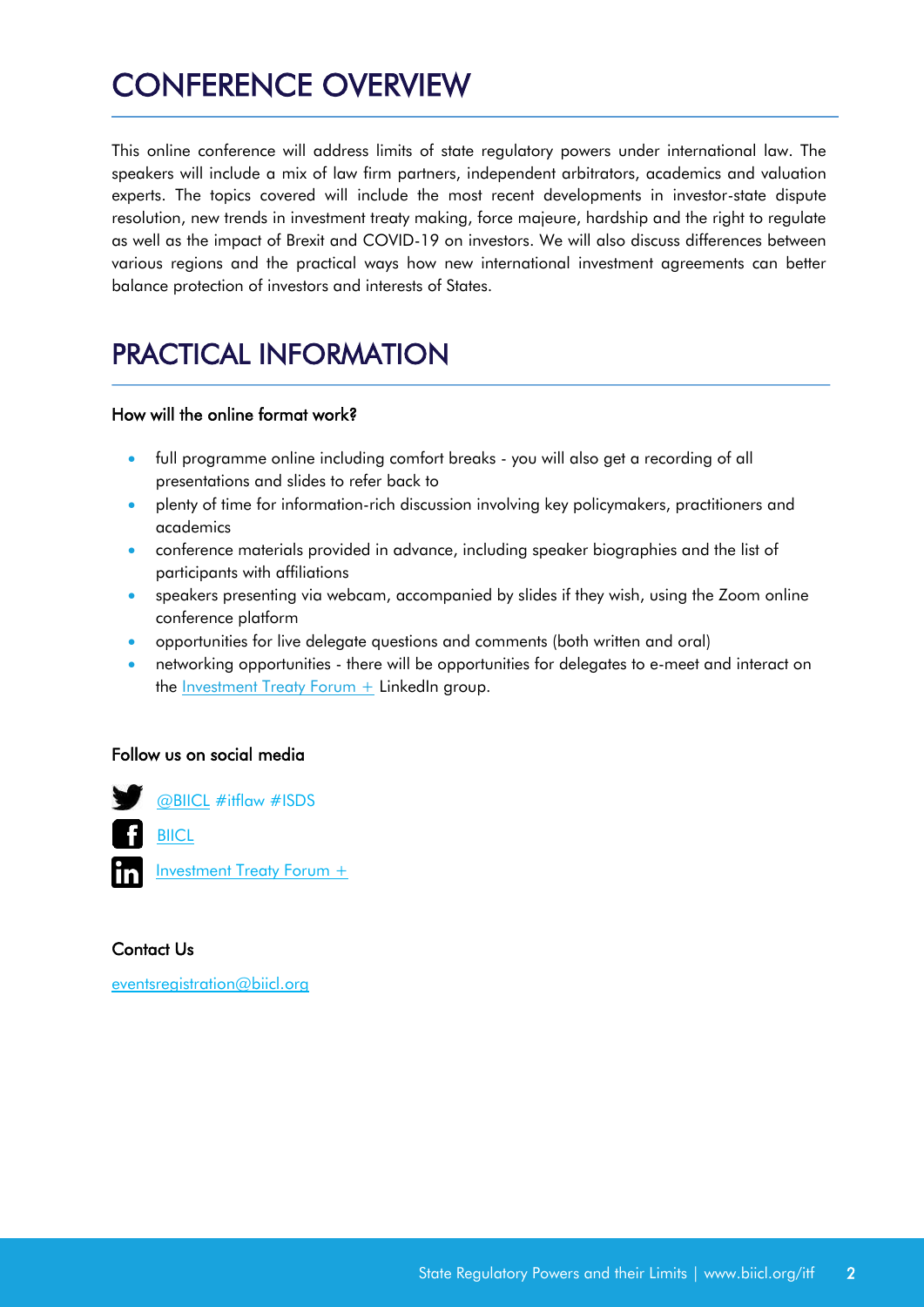## <span id="page-3-0"></span>AGENDA

Ī

#### 10 September 2020, 13:30 -17:00 (UK time)

13:30-13:40 | Opening remarks

Prof Yarik Kryvoi, British Institute of International and Comparative Law, United Kingdom

13:40-14:30 | Keynote

Sylvie Tabet, Trade Law Bureau, Government of Canada, Ottawa

14:30-14:40 | Refreshment break

14:40-16:00 | Panel 1: Managing conflicting interests of states and investors: scoping the issues

Chair: Prof Robert Volterra, Volterra Fietta, London

- **Dr Inga Martinkute**, Vilnius University, Vilnius
- Roland Ziadé, Linklaters, Paris
- **Louise Woods**, Vinson & Elkins, London

16:00-16:10 | Refreshment break

16:10-17:30 | Panel 2: The right to regulate as interpreted in recent investor-state and commercial awards

Chair: Jessica Gladstone, Clifford Chance, London

- **Manish Aggarwal**, Three Crowns, London
- Thayananthan Baskaran, Baskaran, Kuala Lumpur
- **Can Yeginsu**, 4 New Square, London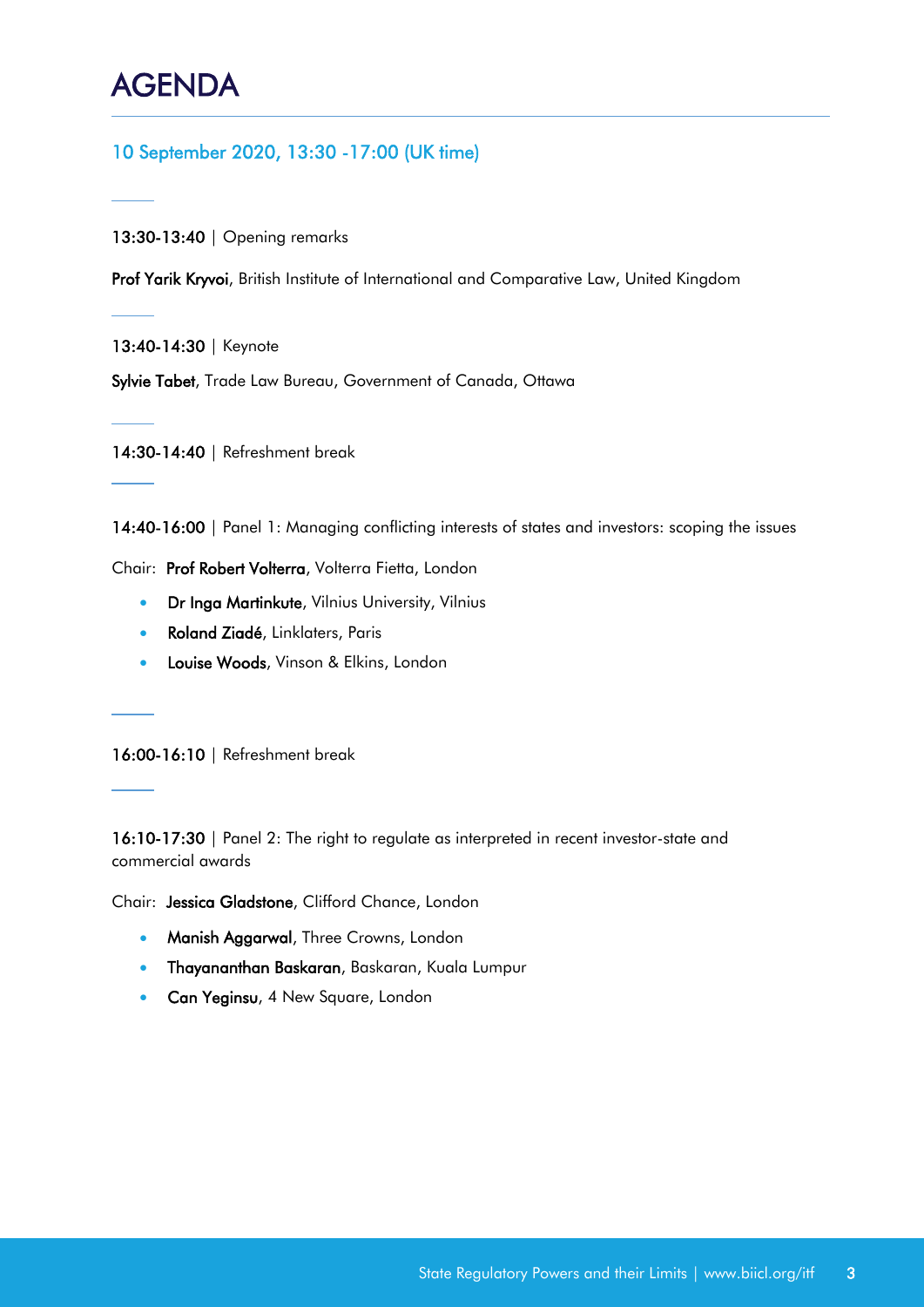#### 11 September 2020, 13:30 -16:30 (UK time)

13:30-14:50 | Panel 3: New trends in bilateral and multilateral investment agreements: strengthening the state at the expense of the investor?

Chair: Diana Rosert, United Nations Conference on Trade and Development (UNCTAD),Geneva

- **David Gaukrodger**, Organisation for Economic Co-operation and Development (OECD), Paris
- **Robert Hunter**, Osborne Clarke, Cologne
- **Prof Jansen Calamita**, National University of Singapore, Singapore

14:50-15:00 | Refreshment break

15:00-16:20 | Panel 4: Force majeure, hardship and the right to regulate

Chair: Dr Aniruddha Rajput, International Law Commission and Withers, London

- **Alan Bonfiglio Rios**, Government of Mexico, Mexico
- **Chloe Carswell**, Reed Smith, London
- **Prof Ike Ehiribe**, 7 Stones Chambers, London

16:20-16:30 | Keynote Address

José Manuel Gutiérrez Delgado, Government of Spain, Madrid

*This programme is subject to change.*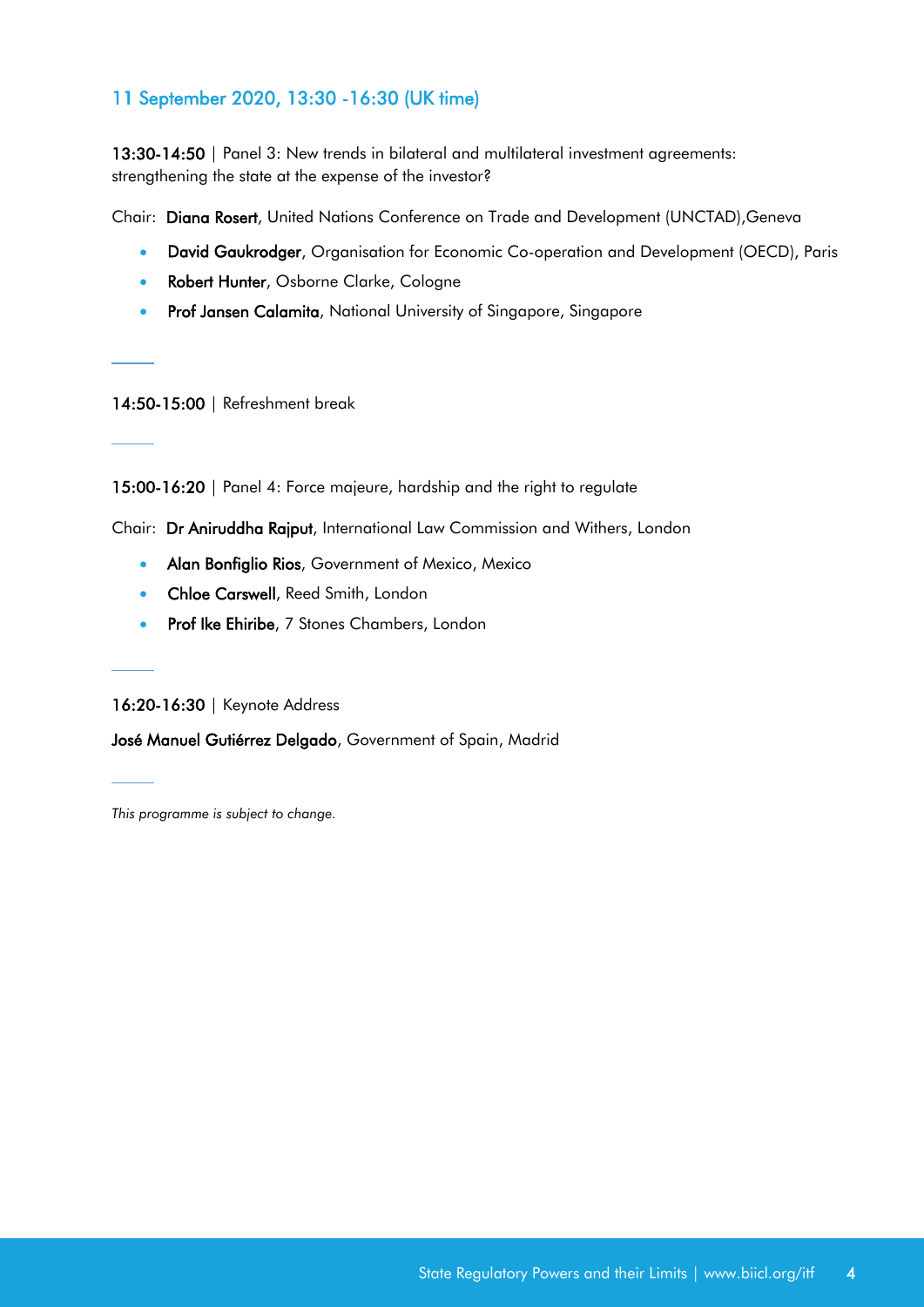## <span id="page-5-0"></span>SPEAKER BIOGRAPHIES



#### Manish Aggarwal Three Crowns, London

Manish Aggarwal, a partner in the London office of Three Crowns, is a dualqualified English solicitor and Indian advocate. He has extensive experience representing and conducting advocacy for corporations and States in commercial and investment treaty arbitrations in a broad range of sectors (including energy, infrastructure, pharmaceuticals, telecommunications, and

technology) under all major arbitration rules. Manish is recognised by Who's Who Legal as a "Future Leader" in Arbitration and by Legal 500 UK as a "Next Generation Partner" in both the International Arbitration and Public International Law sections.

Manish has served as a member of the IBA Subcommittee on Investment Treaty Arbitration, and taught International Investment Law at King's College School of Law and International and Comparative Arbitration at Queen Mary University's School of International Arbitration (Master of Laws programmes).



## Thayananthan Baskaran Baskaran, Kuala Lumpur

Thaya Baskaran is a partner with Baskaran, Kuala Lumpur, and an associate member of Crown Office Chambers, London. Thaya is on the panel of several international arbitration centres and has been appointed as arbitrator in a variety of commercial disputes. Thaya is the author of Arbitration in Malaysia: A Commentary on the Malaysian Arbitration Act published by

Kluwer Law International in 2019. Thaya was the Chair of the Chartered Institute of Arbitrators Malaysia Branch (2017-19) and the President of the Society of Construction Law Malaysia (2016-17). Thaya is recognized as an Arbitration Future Leader in Who's Who Legal 2020, which says he 'comes highly recommended for his impressive arbitration practice and has been involved as counsel in a variety of complex construction disputes'.



### Alan Bonfiglio Rios Government of Mexico, Mexico

Alan Bonfiglio is a senior legal counsel at the Legal Office for International Trade Law at the Ministry of Economy of Mexico. He represents Mexico in investor-State arbitration and provides counsel within the Ministry of Economy and to other public agencies on international dispute settlement, negotiation and implementation of free trade agreements and bilateral investment treaties. Previously he was part of Hogan Lovells' (Mexico City) litigation and

arbitration practice. He holds a law degree from the National University of Mexico (UNAM), an LLM in international commercial law from Paris-X Nanterre University and an LLM in international law from University College London (Chevening scholar).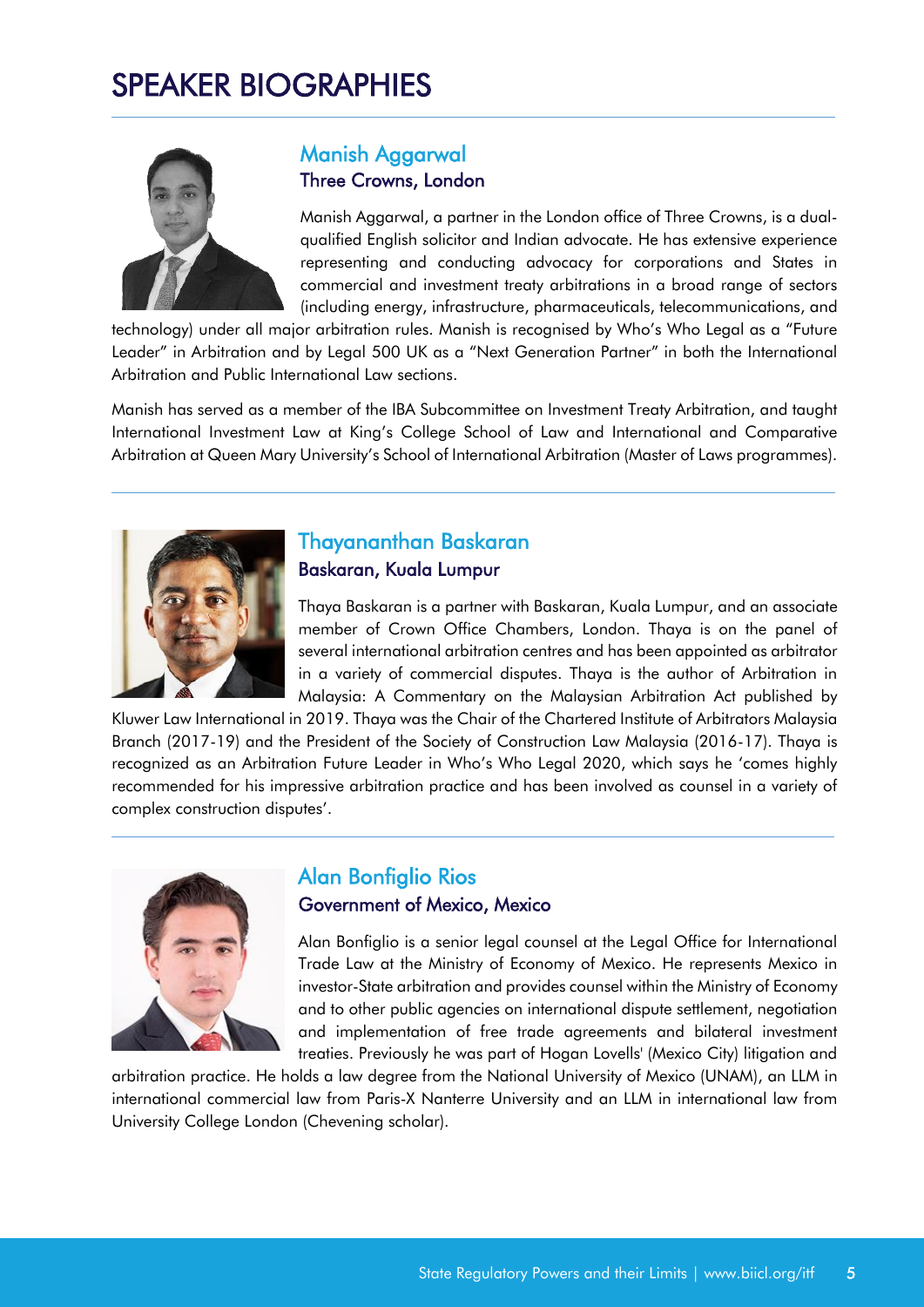

## Prof Jansen Calamita National University of Singapore, Singapore

N. Jansen Calamita is Principal Research Fellow, Centre for International Law, and Research Associate Professor (CIL), Faculty of Law, at the National University of Singapore. He is head of the Centre's programme on Investment Law and Policy. He was previously Director of the Investment Treaty Forum at the British Institute of International and Comparative Law in

London. He has previously held posts on the law faculties of the University of Oxford and the University of Birmingham.

Jansen has served in the Office of the Legal Adviser in the U.S Department of State, representing the United States in international claims and investment disputes, including before the Iran-U.S. Claims Tribunal. Previously, he served in the U.N. Office of Legal Affairs in the UNCITRAL Secretariat. He began his career in New York in the litigation/arbitration practice of what is now Arnold & Porter Kaye Scholer. Jansen is a Consultative Expert to the United Nations Conference on Trade and Development and a member of the editorial board of the Yearbook of International Law and Policy (Oxford University Press).



## Chloe Carswell Reed Smith, London

Chloe Carswell is a Partner at Reed Smith LLP. Chloe's practice focuses entirely on international arbitration, investment treaty arbitration and public international law.

She has extensive experience of acting for and advising both investors and states in high value complex arbitrations, including leading a number of

substantive and high-value investment treaty arbitrations under the ICC, ICSID and UNCITRAL rules. She has worked almost exclusively on international arbitration for her entire 20-year career, and has worked on over 25 investment treaty cases since 2006. Chloe has experience of claims in a variety of different industry sectors, including the mining, oil and gas, energy, hotel, construction, banking and telecommunications sectors. She has experience of jurisdiction challenges and appeal/annulment proceedings, disqualification proceedings and provisional measures.



### Prof. Ike Ehiribe 7 Stones Chambers, London

Ike was called to the Nigerian Bar (1982) and to the Bar of England and Wales (1996) by the Honourable Society of Lincoln's Inn. He is a Fellow (1994) of the Chartered Institute of Arbitrators in London and also a Chartered Arbitrator (2007).

He is a Fellow of the Asian institute of Alternative Dispute Resolution based

in Singapore; an accredited mediator of the Academy of Experts in Gray's Inn; as well as a CEDR Mediator in Investor - State Disputes. He is an international arbitrator and dispute resolver practising out of 7 Stones Commercial & IP Chambers based in London and is listed on the United Nations affiliated WIPO Panel of Neutrals based in Geneva. He was an officer of the African Council of the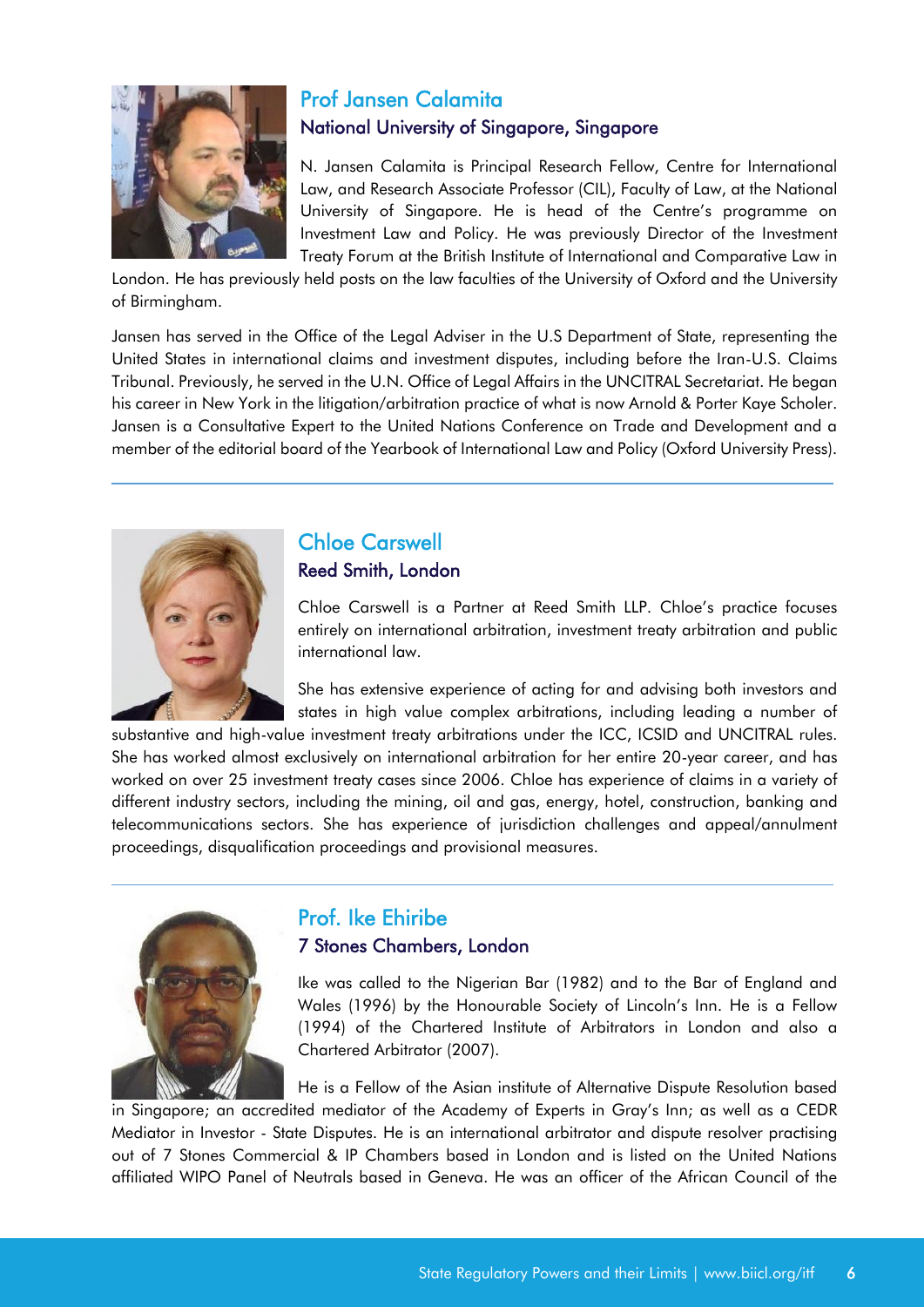London Court of International Arbitration (LCIA) between 2013-2019. He is also a member of the Investment Treaty Forum (ITF) of the British Institute of International and Comparative Law. He is a Visiting Professor and Fellow at the Centre for International Legal Studies (CILS) in Salzburg; a part-time Professor of Law at the School of Law, Christchurch Canterbury University, England.



### David Gaukrodger OECD, Paris

David Gaukrodger is Senior Legal Adviser at the OECD Investment Division. He leads OECD analysis on investment treaties and supports an investment Roundtable that regularly gathers OECD, G20 and other governments.

Current work is addressing business responsibilities and investment treaties, the balance of investor protection and the right to regulate, and investor-state

dispute settlement. Earlier David led expert teams evaluating compliance with the OECD Anti-Bribery Convention. He also helped design the G20-mandated peer review system that, as part of the fight against tax fraud, evaluates the compliance of 120+ jurisdictions with international standards for the exchange of tax-related information. David was previously a Special Counsel with Sullivan & Cromwell LLP. He graduated from Sciences Po Paris with a "mention lauréat" and obtained law degrees with distinction from the University of Toronto and the Université de Paris I.



#### Jessica Gladstone Clifford Chance, London

Jessica Gladstone is a partner and solicitor-advocate focusing on public international law, international commercial and investment arbitration, complex litigation, and public law challenges at Clifford Chance. She represents states and international organisations, sovereign wealth funds and multinationals in complex international disputes, and advises on the full range of international law issues, including sanctions, international trade,

business and human rights, and sovereign immunities.

A former legal adviser for the UK Foreign & Commonwealth Office, Jessica has experience negotiating bilateral and multilateral treaties, drafting constitutions and legislation for overseas territories, acting for the UK in domestic and international litigation, and representing the UK at the United Nations, Council of Europe, and before the European Court of Human Rights.



### José Manuel Gutiérrez Delgado Government of Spain, Madrid

José Manuel Gutiérrez Delgado is Head of the International Arbitration Department of the General Attorney´s Office, Department of Justice of the Kingdom of Spain. José read his Law degree and Economics degree at the Universidad Pontificia Comillas ICADE in Madrid. At the age of 24, he passed the public competition exams to qualify as an Abogado del Estado.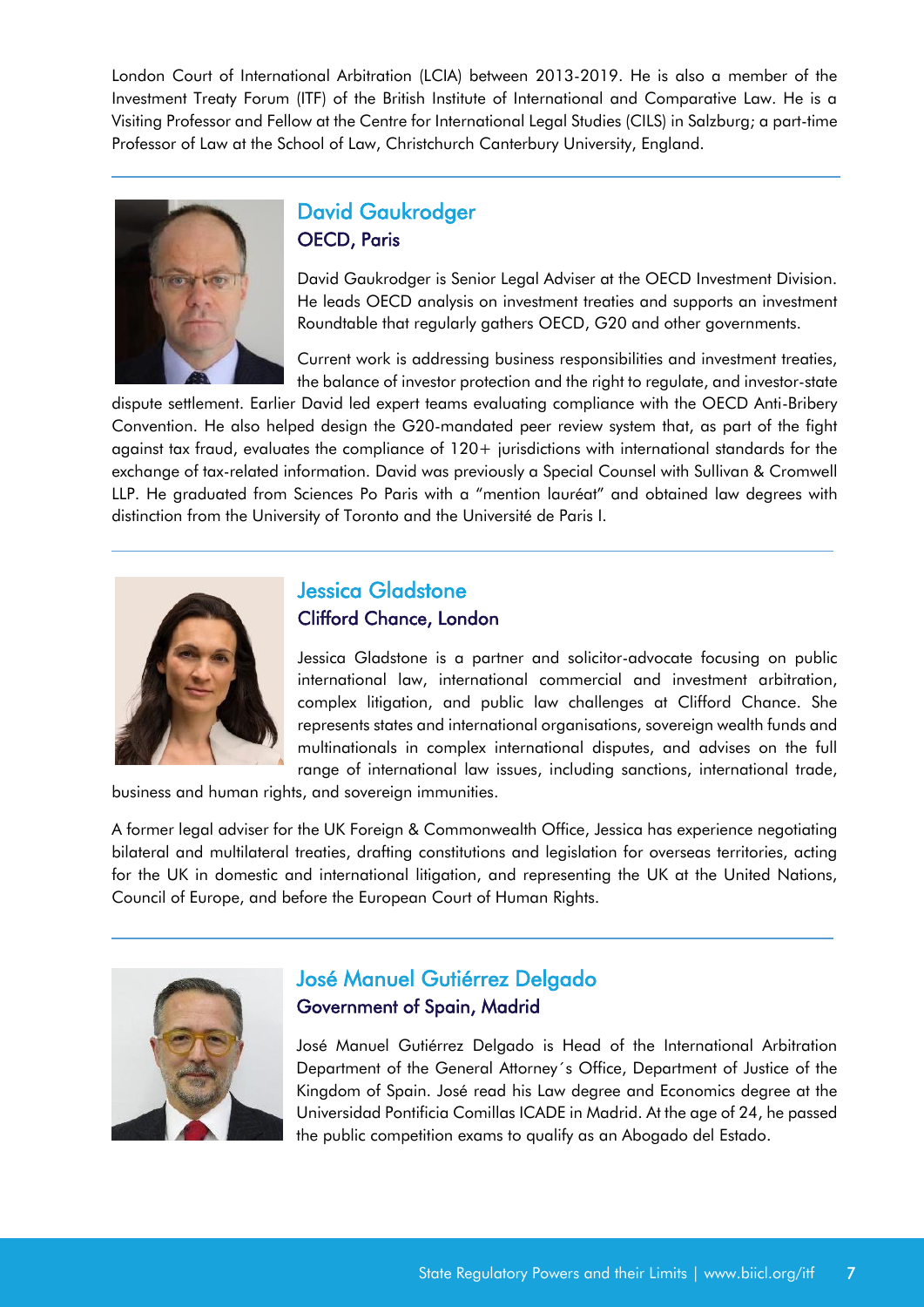Formerly José worked for 31 years in senior positions in many different fields at the Ministry of Justice and the Ministry of Economy and Taxes. In 2002 he was appointed General Director of Legal Policy and International Affairs in the Ministry of Justice. He has been member of the Board of Directors of five State owned companies and is currently the Secretary of the Board of Directors of ACUES SA. From 2012 to 2018, José worked as Financial Counsellor of the Spanish Embassy to the United Kingdom.



#### Robert Hunter Osborne Clarke, Cologne

Robert Hunter specialises in international investment and commercial dispute resolution and in advising on foreign direct investment and negotiating governmental agreements. He has over 30 years' professional experience as a lawyer and advocate. He also sits as an arbitrator in international disputes.

Robert has conducted arbitrations on four continents under many institutional rules as well as ad hoc proceedings under the UNCITRAL Rules. He also has wide experience of setting aside and recognition proceedings in relation to both commercial and investment treaty awards.

Robert has advised states on investment policy framework as a senior consultant to the World Bank Group and he has spoken on foreign direct investment at the invitation of the European Commission, of MofCOM (China) and of the United Nations Conference on Trade and Development. He is a member of the Legal Advisory Task Force of the Energy Charter Treaty, the Panels of Arbitrators of the Beijing Arbitration Commission and of CIETAC, and the ICC Commission on Arbitration.



## Prof Yarik Kryvoi Investment Treaty Forum Director

Professor Yarik Kryvoi is Senior Research Fellow in International Economic Law and Director of the Investment Treaty Forum at the British Institute of International and Comparative Law.

He holds law degrees from Harvard, Moscow, Nottingham, Utrecht and St Petersburg and is admitted to practice in the State of New York. Before

moving to academia, he practicing international investment law with Freshfields Bruckhaus Deringer in London, Morgan Lewis & Bockius in Washington, DC and Baker & McKenzie in Saint Petersburg. He is the founding editor of the CIS Arbitration Forum and serves on editorial boards of several international legal periodicals.

Prof Kryvoi is the course leader of the Institute's new online course International Investment Law and Dispute Resolution, available at [http://biicl.org/isds.](http://kryvoi.net/)



#### Dr Inga Martinkute Vilnius University, Vilnius

Dr Inga Martinkute is qualified in Lithuania and has been in private practice for more than twenty years representing clients in the most significant and complex disputes and arbitrations of the Baltic region.

She teaches public international law and international dispute resolution at the Law Faculty of Vilnius University. Inga was acting as a memorial judge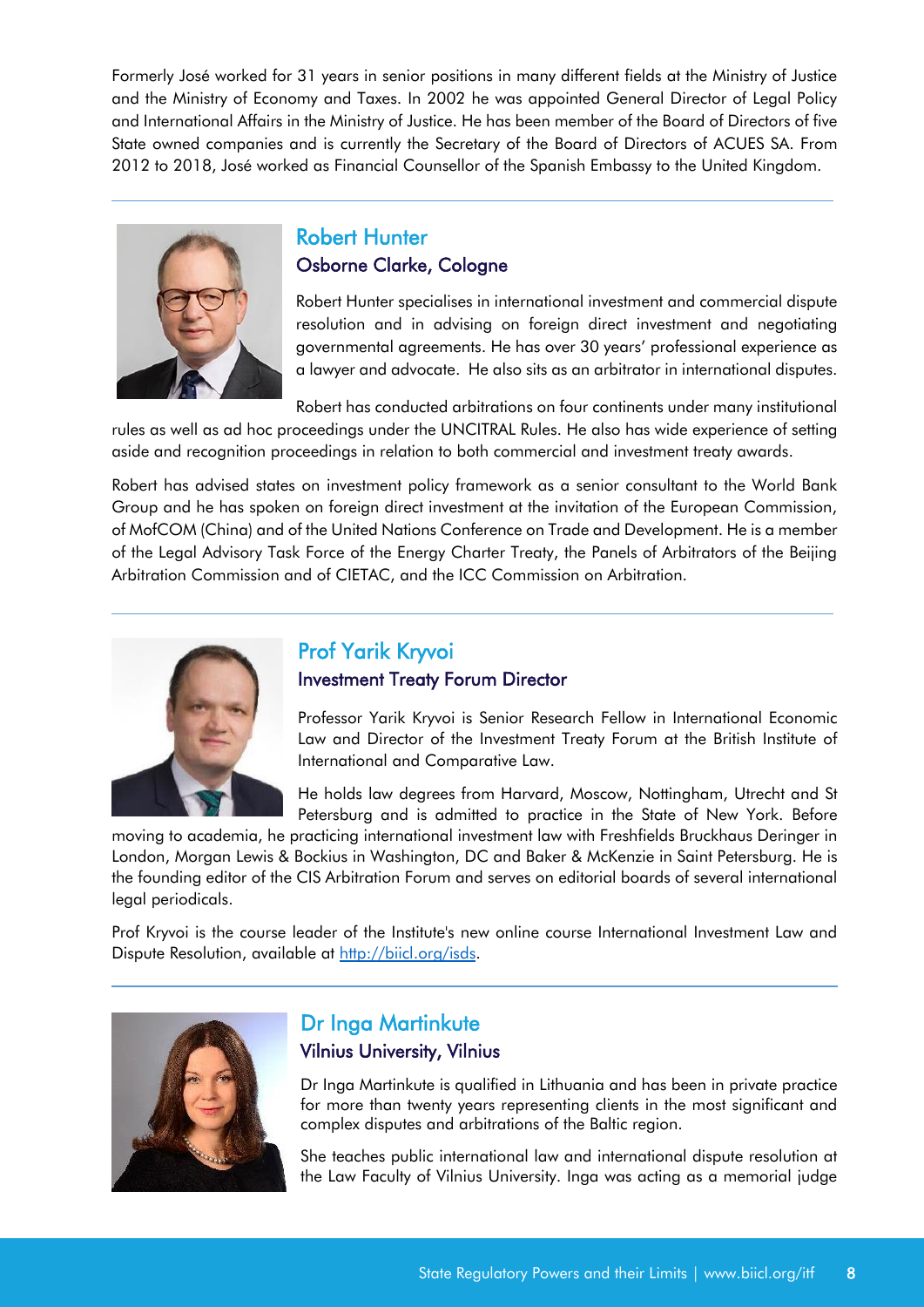and arbitrator at the FDI International Arbitration Moot, as well as coaching a team for the Frankfurt Investment Arbitration Moot.

Inga obtained her PhD at the National University of Singapore where she focused on the interplay between national property regimes and international investment protection. She is conceptualising the tensions in the investor-state dispute settlement as a conflict between the individualistic and communitarian understandings of property.

Inga is a member of the ICSID panel of arbitrators and acts as an arbitrator in the cases of the Vilnius Court of Commercial Arbitration.



### Dr Aniruddha Rajput

International Law Commission and Withers, London

Dr. Aniruddha Rajput is a Member of the United Nations International Law Commission (2017-21). He served as the Chairperson of the Drafting Committee of the International Law Commission at its 69th Session in 2017. The topic proposed by him 'Evidence before International Courts and Tribunals' was put on the Long Term Programme of Work of the Commission in 2017. He advises and appears on behalf of States and private entities

before international courts and tribunals and currently practices as a Consultant, Public International Law and International Arbitration at Withers LLP in London.

His areas of research, writing and practice are law of the sea, boundary disputes, international trade and investment law. His last book was Regulatory Freedom and Indirect Expropriation in Investment Arbitration published by Kluer. He was a member of the Study Group constituted by the Law Commission of India to revise the Model Bilateral Investment Treaty.



#### Diana Rosert UNCTAD, Geneva

Diana Rosert is Economic Affairs Officer at UNCTAD's Section on International Investment Agreements. She has nine years of experience working on international investment treaties and investor-State arbitration, with a particular focus on reform options and sustainable development. She holds a Master of Arts in International Political Economy from the University

of Warwick and a Postgraduate Certificate in International Business Law from the University of London.



### Sylvie Tabet

#### Trade Law Bureau, Government of Canada, Ottawa

Sylvie Tabet is General Counsel at Canada's Trade Law Bureau where she is responsible for providing trade law advice and litigating international trade and investment cases on behalf of the Government of Canada. She has extensive experience in negotiating international trade and investment agreements, including the Bilateral Investment

Treaty with China and the Canada-EU Trade Agreement where Sylvie was lead counsel for the Government of Canada. She has also litigated WTO cases on behalf of Canada and successfully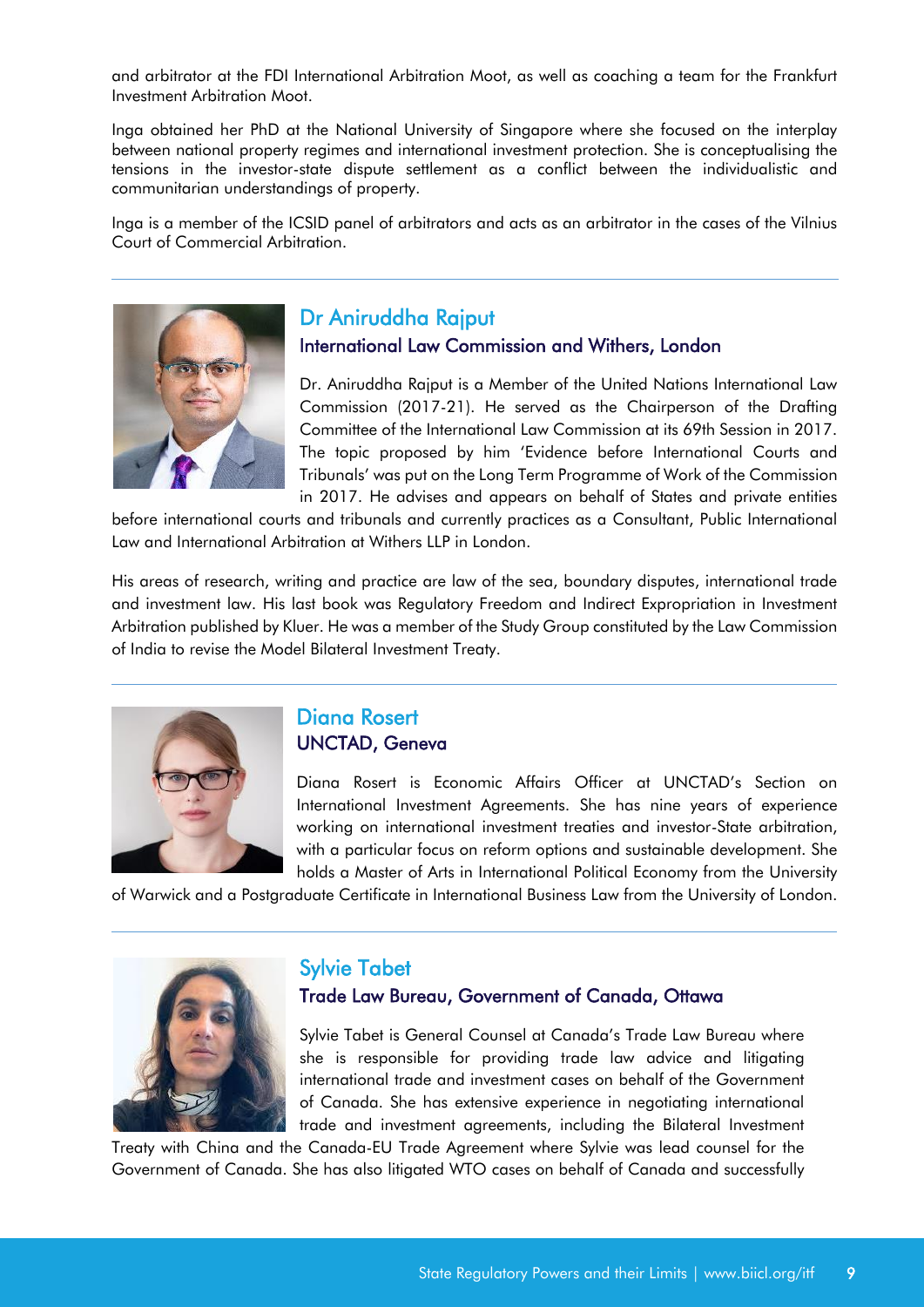led Canada's defense in numerous NAFTA Chapter 11 cases and in the recent Global Telecom Holdings SAE v. Canada case under the Canada-Egypt BIT. Sylvie is Canada's representative for UNCITRAL Working Group III on investor state dispute settlement reform.

Sylvie was called to the Quebec Bar in 1994. She is fluent in French and English and has a good knowledge of Spanish. She currently lives in Tokyo.



#### Louise Woods Vinson & Elkins, London

Louise is a partner in Vinson & Elkins' London office with significant experience in arbitration and litigation of high value, complex international commercial disputes and investor-state arbitration. She is admitted in England and Wales as a Solicitor-Advocate and regularly appears as an advocate before international arbitration tribunals.

Louise represents clients across a wide range of industry sectors, including energy, banking and financial services, construction, infrastructure, technology and real estate development. In recent years, Louise's practice has increasingly focused on international energy disputes, in particular upstream oil and gas disputes across both Africa and Latin America. Of particular note in the investor-state arena is Louise's representation of a Saudi investor in *Hesham Al-Warraq v. the Republic of Indonesia*, an investor-state arbitration which set a precedent under the Investment Agreement of the Organization of Islamic Cooperation, allowing foreign investors to take host states to arbitration.



### Can Yeginsu 4 New Square, London

Can Yeginsu is a barrister and arbitrator practising from 4 New Square Chambers in the areas of commercial and investment treaty arbitration, commercial litigation, private and public international law.

In the field of international arbitration, Mr. Yeginsu has been described as "*an outstanding advocate with a vast intellect and faultless judgement*"

*(Chambers Global, 2020)* "*fiercely clever but also a true team player; he knows arbitration inside out*" *(UK Chambers 2019),* possessing "*serious legal brainpower, accompanied with a deft touch with clients*" *(Legal 500, 2020)*, and "*in a class of his* own" (Chambers Global 2019). He is recognised as a 'Future Leader' in WWL 2020, where he is described as an "unparalleled cross examiner" and was shortlisted for Arbitration Junior of the year by *Legal 500* in 2019.

Mr. Yeginsu is Adjunct Professor of Law at Georgetown University Law Center and Koç University Law School, where he teaches investment treaty arbitration. He is also Lecturer-in-Law at Columbia Law School where he teaches international law and Partner Fellow at the Lauterpacht Centre for International Law, University of Cambridge.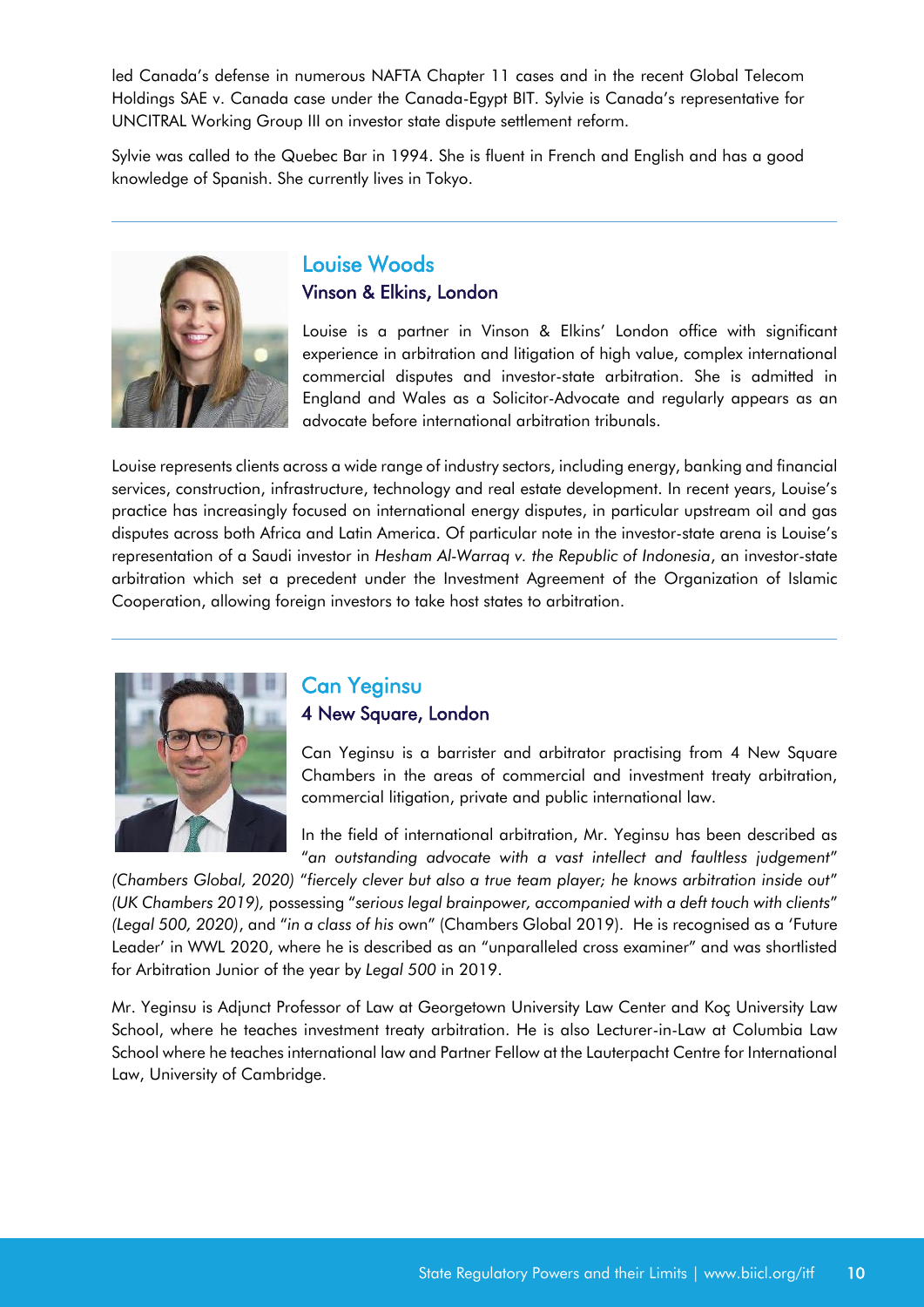

## Prof Robert Volterra Volterra Fietta, London

Professor Robert Volterra is a partner at Volterra Fietta. Professor Volterra is a Canadian barrister and an English solicitor-advocate. He is also a Visiting Professor of International Law at University College, University of London (UCL). He advises and represents governments, international organisations and private clients on a wide range of contentious and non-contentious public international law and international dispute resolution issues. He has

acted as counsel and advocate before the International Court of Justice and ad hoc international arbitration tribunals, including under the Permanent Court of Arbitration, ICSID, ICC, SCC, LCIA, UNCITRAL, WTO and UNCLOS rules.

He is on the Expert Board for States of UNCTAD's Programme on Dispute Settlement in International Trade, Investment and IP. The Legal 500, Chambers and Partners and American Lawyer legal directory rankings consistently place Robert and his practice in the top tier globally.



### Roland Ziadé Linklaters, Paris

Roland Ziadé is the Global Co-Head of Linklaters' International Arbitration Practice and a member of the Paris, New York and Beirut Bars. Roland has acted as counsel in numerous international arbitration proceedings. He has also acted as arbitrator in approximately 50 proceedings (ICC, ICSID, LCIA, UNCITRAL, etc…).

Roland is the current President of ICC-France Committee on the selection and appointment of arbitrators and was a member of the ICC International Court of Arbitration for 9 years. He teaches arbitration and is the author of numerous publications and articles on international arbitration. Roland is distinguished by Chambers Global, Legal 500 and the Guide to the World's Leading Experts in Commercial Arbitration for his expertise in international arbitration. In 2018, he was selected by Who's Who Legal among the 10 leading and most highly regarded arbitration counsel and arbitrators in France and in 2019 among the top 15 Global Elite Thought Leaders. His native languages are French and Arabic, and he is fluent in English.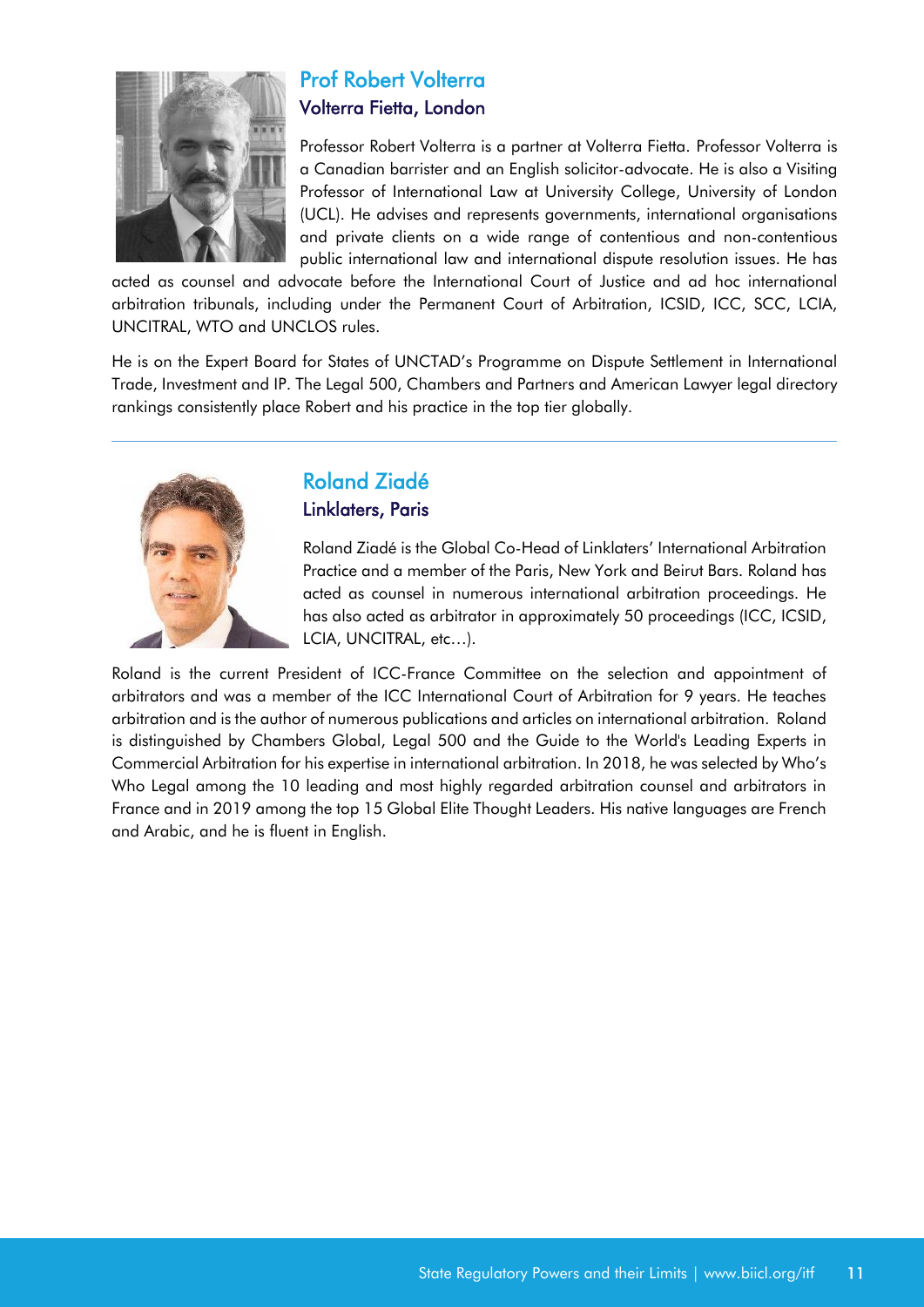<span id="page-12-0"></span>

## **Online Course International Investment Law and Dispute Resolution**



**British Institute of International and Comparative Law** 

## **Overview**

This course covers the history and the rationale of protection of foreign direct investments, applicable law, the key principles of international investment law and investor-state dispute settlement (ISDS). Participants will develop their own critical appreciation of international investment law and will cover the nature of international investment law, the main substantive and procedural principles, dispute resolution mechanisms and the current professional criticisms of the system. Total guided learning time is approximately 18 hours.

## Curriculum

- $\bullet$ Introduction to international investment law and dispute resolution
- Why do we need international investment law?  $\bullet$
- Conflict of law issues in investment arbitration  $\bullet$
- Fair and equitable treatment and arbitrary measures  $\bullet$
- Substantive standards of international investment law: expropriation and denial of justice  $\bullet$
- Investor-State dispute settlement  $\bullet$
- Legitimacy challenges and reform of international investment law

## **Pricing and Registration**

The course fee is \$149 (approx £120) (incl. VAT). Discounts are available for groups of five and more people, please contact eventsregistration@biicl.org for more information.

## Find out more and register online: www.biicl.org/isds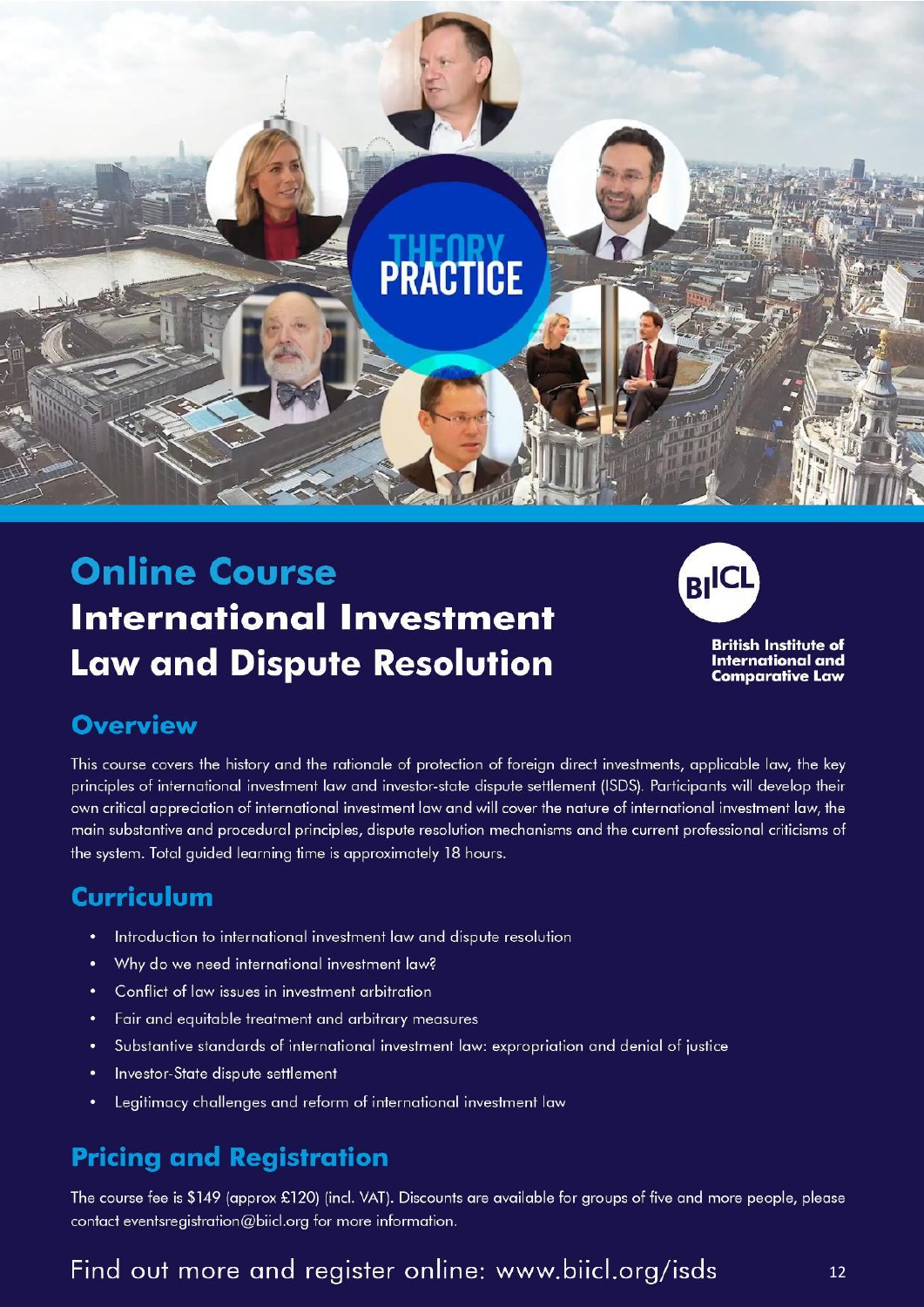### <span id="page-13-0"></span>**Overview**

The Investment Treaty Forum (ITF) was founded in 2004. Its aim is to provide a global centre for serious high level debate in the field of international investment law.

The Forum is a membership-based group, bringing together some of the most expert and experienced lawyers, business managers, policy advisers, academics and government officials working in the field. Like BIICL itself, the Forum has a reputation for independence, evenhandedness and academic rigour. The Forum membership is by invitation only.

### People

#### **Patrons**

The Patrons of the Forum are: HE Judge Rosalyn Higgins GBE QC and Yves Fortier CC QC.

#### Forum Director

The Forum Director is Professor Yarik Kryvoi.

#### The Advisory Board

Since its inception the Investment Treaty Forum's programme has been guided on an informal basis by a small Advisory Board which currently comprises:

- Sir Frank Berman, KCMG QC, Essex Court Chambers;
- **•** Professor Andrea Bjorklund, McGill University;
- Professor A Vaughan Lowe, All Souls College Oxford and Essex Court Chambers;
- **•** Loretta Malintoppi, 39 Essex Chambers, London;
- Audley Sheppard, Clifford Chance LLP, London;
- Robert Volterra, Volterra Fietta, and Faculty of Law, UCL.

## **Membership**

The ITF's strength lies in its membership, which is drawn from as wide a range of backgrounds as possible. Members meet regularly (typically 6-7 times each year) to discuss topical issues and, where appropriate, to develop views on issues of concern to governments and decision-makers. The Forum also has strong links with related institutions (including the UK Foreign and Commonwealth Office, UNCTAD and many others).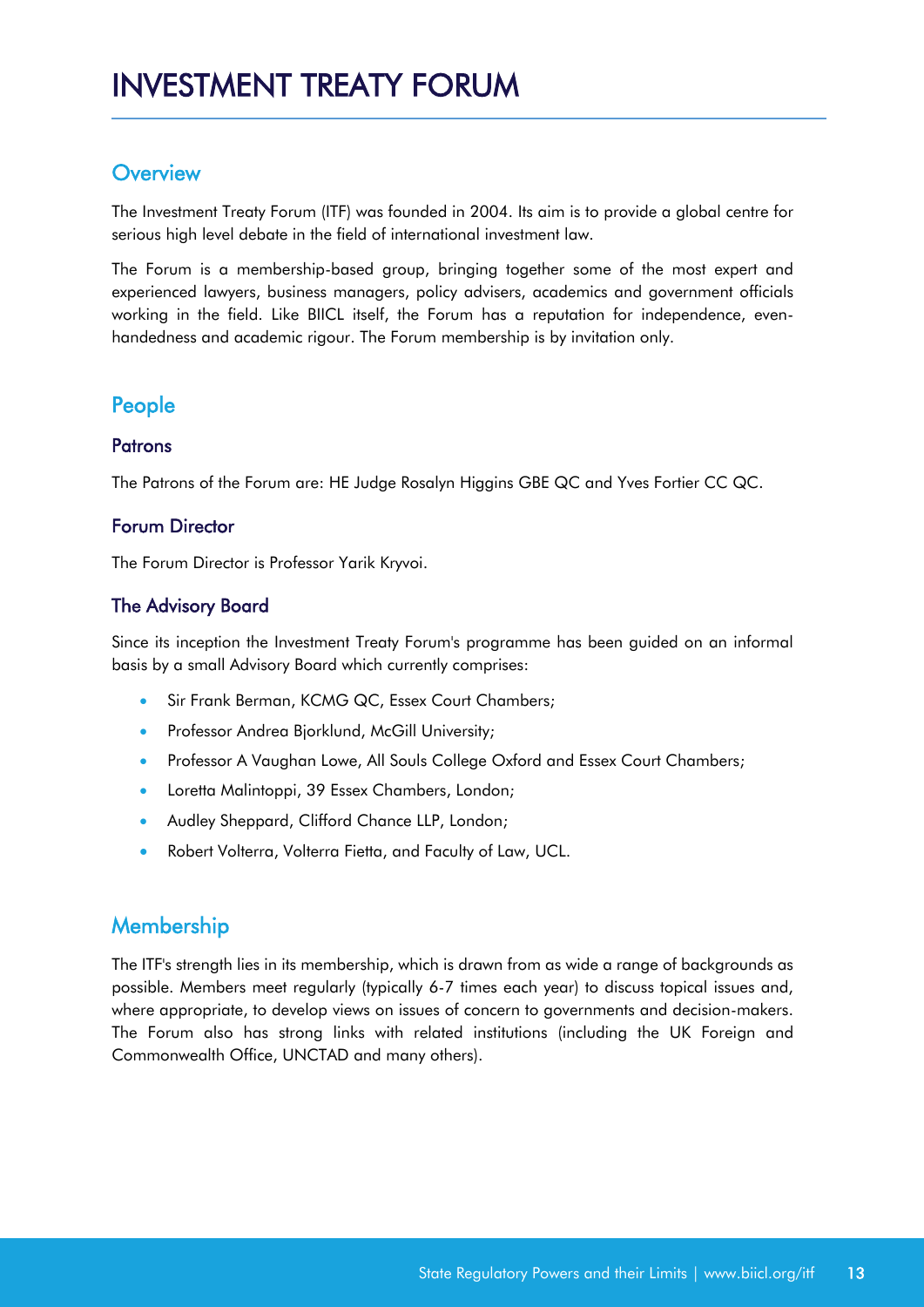## Benefits of membership

Key benefits for ITF members include:

- The right to participate in an independently-run Forum, including free entry to all ITF meetings and conferences.
- A direct influence on the agenda of Forum meetings and the opportunity to recommend events, speakers and topics for debate.
- The opportunity to suggest research or other work to be carried out by the Forum staff.
- Access to a members-only section of the website with materials related to investment treaty law.
- BIICL's Individual membership benefits (electronic access to ICLQ, 40% discount on BIICL publications, 20% discount on CUP publications and member rate at BIICL events).

## Conditions of membership

Forum membership is limited by invitation only, to ensure the highest quality in its plenary discussions. To guarantee continuity, and manageability of debate, membership is for named individuals only. However, at the time of joining, members may nominate a senior colleague to represent them on those occasions when they are unable to attend meetings.

### Membership rates

Membership of the ITF is available at the following annual rates (exclusive of VAT):

- Corporate membership: £2,950
- Individuals: £750

Membership of the Forum is by invitation only. For more information on ITF membership please contact Prof Yarik Kryvoi [\(Y.Kryvoi@bicl.org\)](mailto:Y.Kryvoi@bicl.org).

## Forum members

#### **Organisations**

- 
- [Baker & McKenzie LLP](https://www.bakermckenzie.com/en/) [Linklaters LLP](https://www.linklaters.com/)
- 
- [Clifford Chance LLP](https://www.cliffordchance.com/home.html) [Reed Smith LLP](https://www.reedsmith.com/en)
- 
- 
- 
- 
- [Eversheds Sutherland LLP](https://www.eversheds-sutherland.com/global/en/index.page) [Vinson & Elkins LLP](https://www.velaw.com/)
- [Freshfields Bruckhaus Deringer LLP](https://www.freshfields.com/en-gb/) [Volterra Fietta](https://www.volterrafietta.com/)
- [Gibson, Dunn & Crutcher LLP](https://www.gibsondunn.com/) [White & Case LLP](https://www.whitecase.com/)
- [Herbert Smith Freehills LLP](https://www.herbertsmithfreehills.com/) [WilmerHale LLP](https://www.wilmerhale.com/uk)
- [Hogan Lovells LLP](https://www.hoganlovells.com/en) **[Withers LLP](https://www.withersworldwide.com/en-gb/)**
- [Jones Day LLP](https://www.jonesday.com/en/)
- [Allen & Overy LLP](http://www.allenovery.com/pages/default.aspx) [Latham & Watkins LLP](https://www.lw.com/)
	-
- [Baker Botts LLP](http://www.bakerbotts.com/) [Mannheimer Swartling Advokatbyrå AB](https://www.mannheimerswartling.com/)
	-
- [Cooley LLP](https://www.cooley.com/) **[Shearman & Sterling LLP](https://www.shearman.com/en/)**
- [Debevoise & Plimpton LLP](https://www.debevoise.com/) [Skadden, Arps, Slate, Meagher & Flom LLP](https://www.skadden.com/)
- [Dechert LLP](https://www.dechert.com/) [Steptoe & Johnson LLP](https://www.steptoe.com/en/)
- [DLA Piper LLP](https://www.dlapiper.com/en/uk/) [Three Crowns LLP](https://www.threecrownsllp.com/)
	-
	-
	-
	-
	-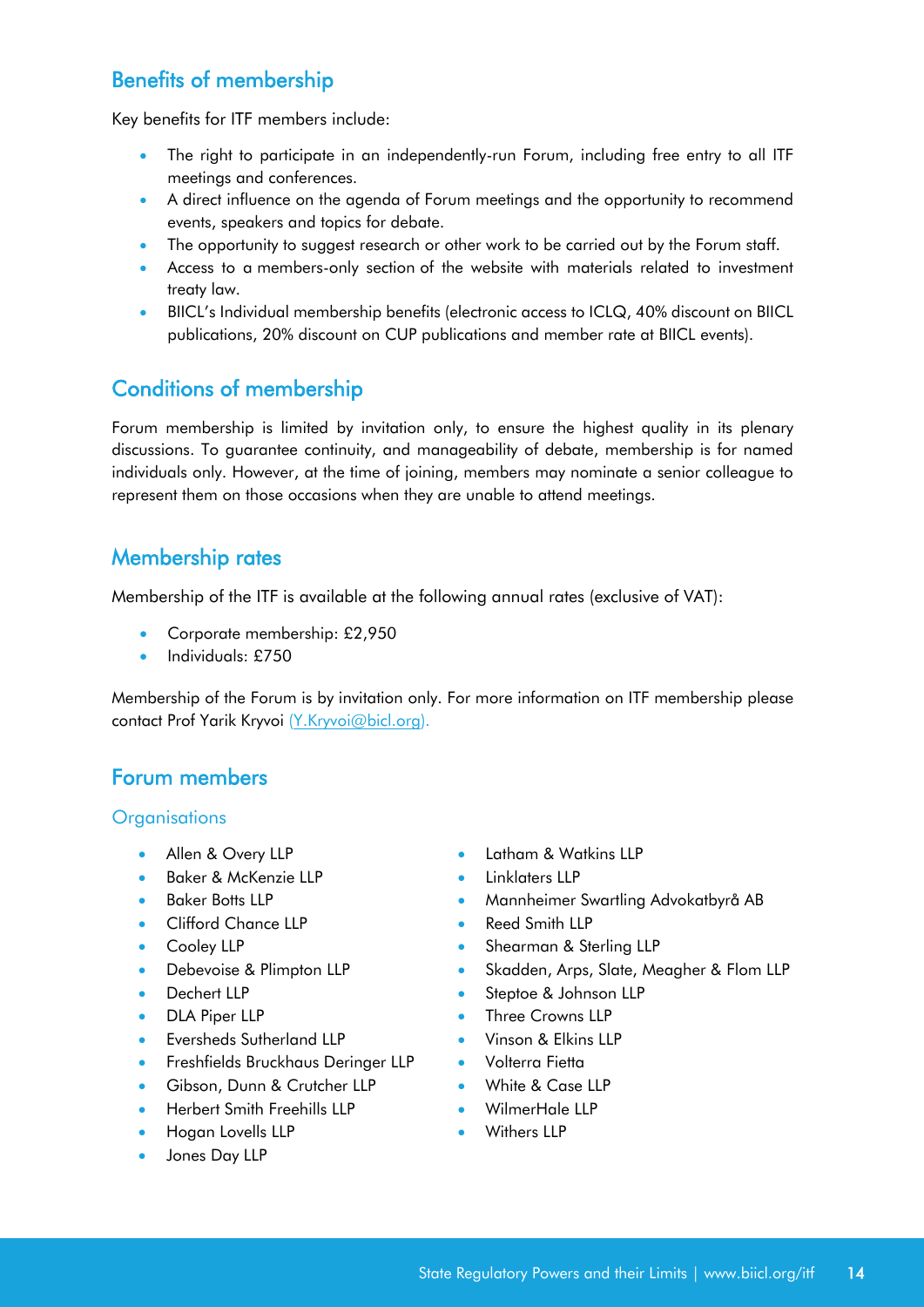#### Individuals

- Prof Nicolas Angelet, Université libre de Bruxelles, Brussels
- Thayananthan Baskaran, Baskaran, Kuala Lumpur
- Sir Franklin Berman QC, Essex Court Chambers, London
- Prof Andrea Bjorklund, McGill University, Montreal
- Dr Tillmann Rudolf Braun, Federal Ministry for Economic Affairs & Humboldt University of Berlin
- Stuart Dutson, Simmons & Simmons, London
- Ike Ehiribe, 7 Stones Chambers, London
- Raed Fathallah, Bredin Prat, Paris
- Dr Gavan Griffith QC, Essex Court Chambers, London
- Robert Hunter, Chambers of Robert Hunter, London
- Inga Martinkute, MMSP, Vilnius
- Professor Matthew Happold, University of Luxembourg, Luxembourg
- Dr Jean Ho, National University of Singapore
- Dr Tomoko Ishikawa, Nagoya University, Nagoya
- Jean Kalicki, Independent Arbitrator, Washington, D.C.
- Prof Mark Kantor, Georgetown University Law Center, Washington, D.C.
- Dr Sabine Konrad, McDermott Will & Emery, Frankfurt a. M.
- Prof A Vaughan Lowe, All Souls College Oxford and Essex Court Chambers
- Loretta Malintoppi, 39 Essex Chambers, London
- **•** Prof Emeritus Maurice Mendelson QC, Blackstone Chambers, London
- David A. Pawlak, David A. Pawlak LLC, Warsaw & Washington, D.C.
- Anthony Sinclair, Quinn Emanuel Urquhart & Sullivan, LLP, London
- Can Yeginsu, 4 New Square, London

#### Consultative Forum Members

#### **Organisations**

- The Energy Charter Secretariat
- General Attorney´s Office, the Kingdom of Spain
- The International Institute for Sustainable Development
- The Legal Office for International Trade Law, Ministry of Economy, Government of Mexico
- Ministry of Finance of the Czech Republic
- The Organisation for Economic Cooperation and Development
- The Permanent Court of Arbitration
- The Permanent Representation of the Slovak Republic to the European Union
- **State Chancellery of Latvia**
- Trade Law Bureau, Government of Canada
- Treasury Legal Advisers, Government Legal Department, United Kingdom
- The United Nations Conference on Trade and Development
- The United Kingdom Department for International Trade
- The United Kingdom Foreign and Commonwealth Office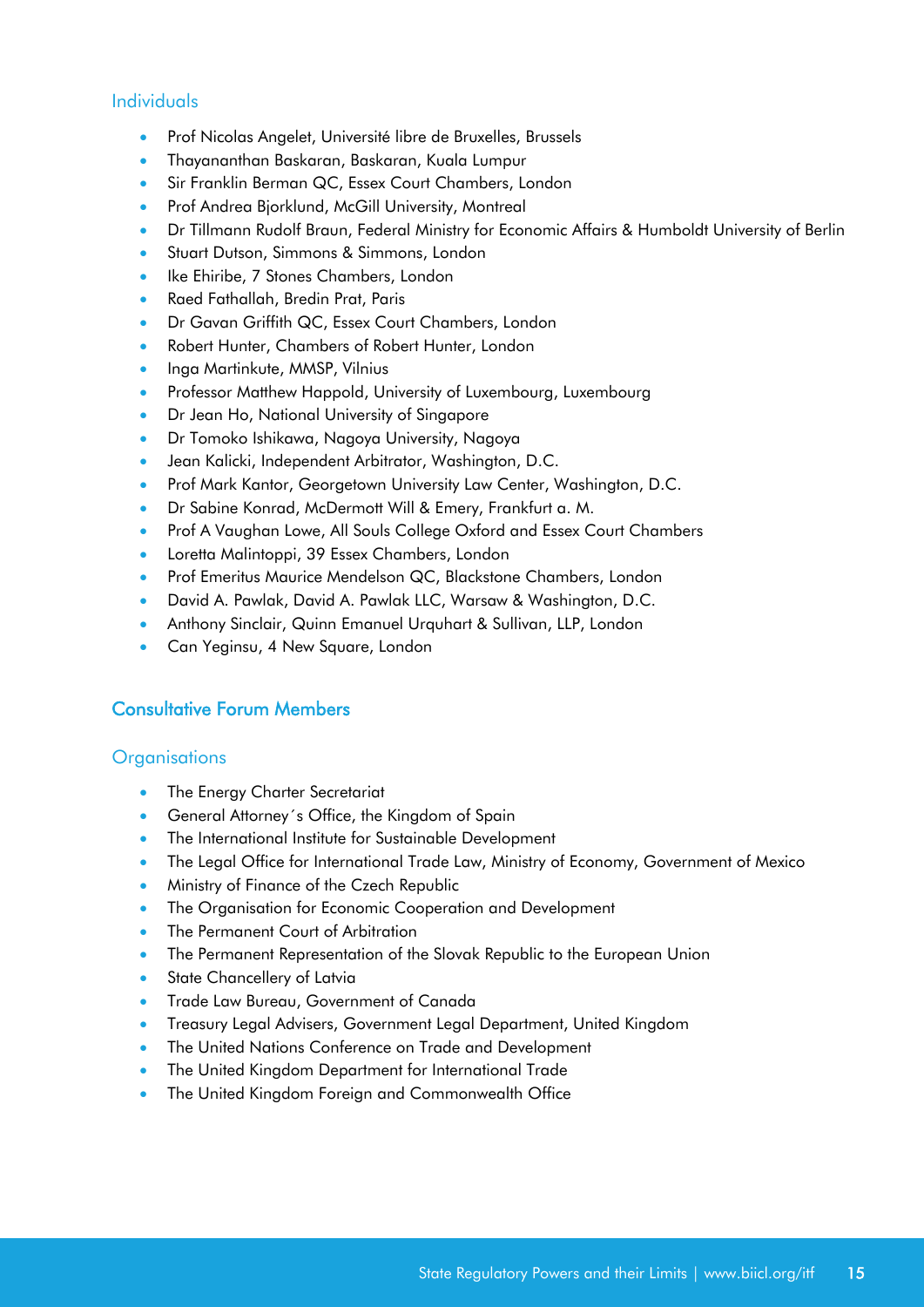#### Individuals

- Professor Jansen Calamita, National University of Singapore (former ITF director)
- Professor James Crawford SC, FBA, University of Cambridge and International Court of Justice
- Norah Gallagher, Queen Mary University of London (former ITF director)
- Judge Christopher Greenwood QC, International Court of Justice
- **•** Professor Loukas Mistelis, Queen Mary University of London
- **•** Professor Peter Muchlinski, School of Oriental and African Studies, University of London
- Dr Federico Ortino, School of Law, King's College London (former ITF Director)
- Dr Antonio Parra, Visiting Professor, University College London and former Deputy Secretary-General, International Centre for the Settlement of Investment Disputes
- **•** Dr Karl P Sauvant, Columbia University Law School
- Professor Christoph Schreuer, University of Vienna
- Judge Stephen M. Schwebel, Essex Court Chambers
- **•** Professor M Sornarajah, National University of Singapore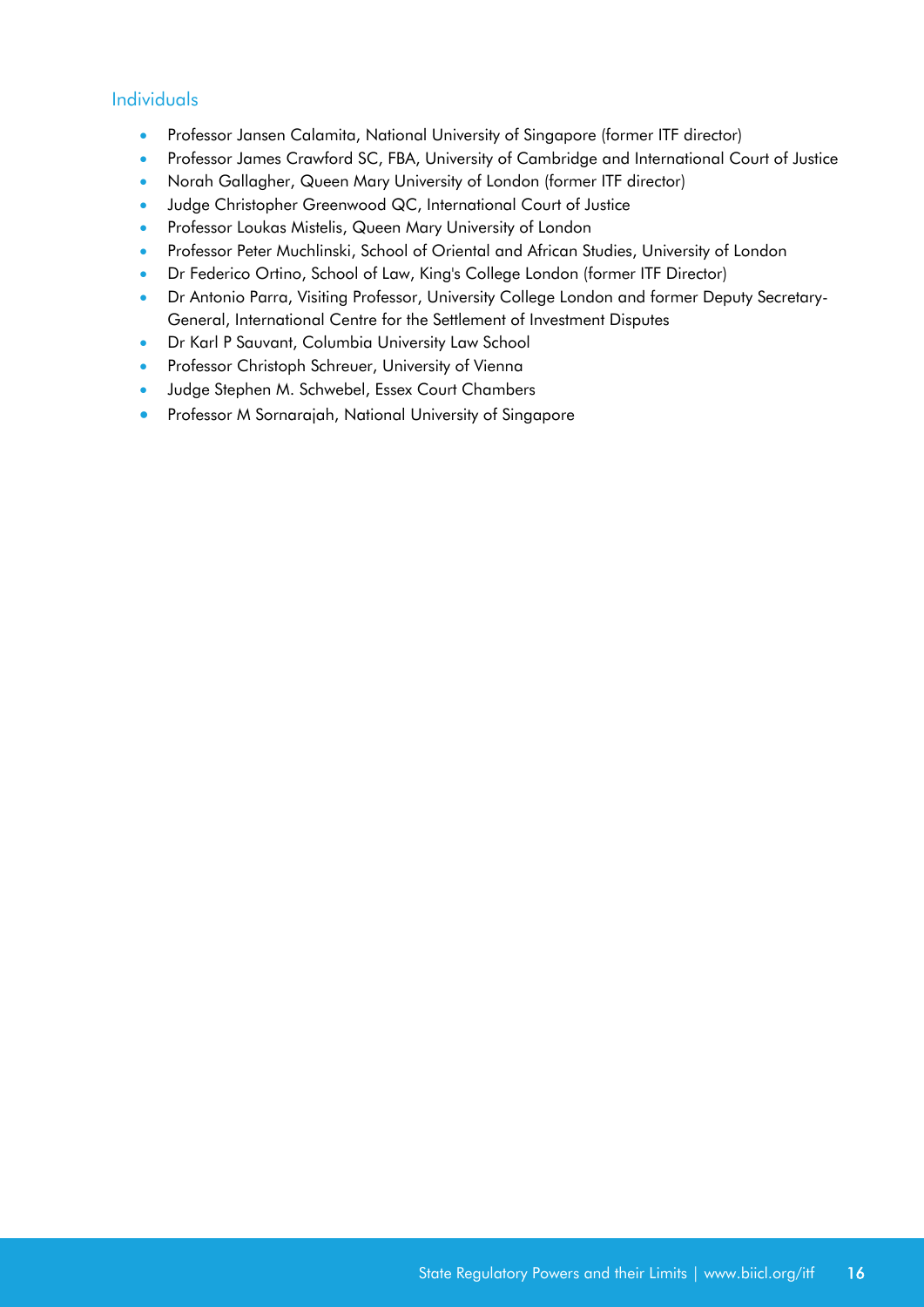## <span id="page-17-0"></span>**NOTES**

|  | —                        |
|--|--------------------------|
|  |                          |
|  |                          |
|  |                          |
|  |                          |
|  |                          |
|  |                          |
|  | $\overline{\phantom{0}}$ |
|  |                          |
|  |                          |
|  |                          |
|  | —                        |
|  |                          |
|  |                          |
|  | $\sim$                   |
|  |                          |
|  |                          |
|  |                          |
|  | $\overline{\phantom{0}}$ |
|  |                          |
|  |                          |
|  |                          |
|  | $\overline{\phantom{0}}$ |
|  |                          |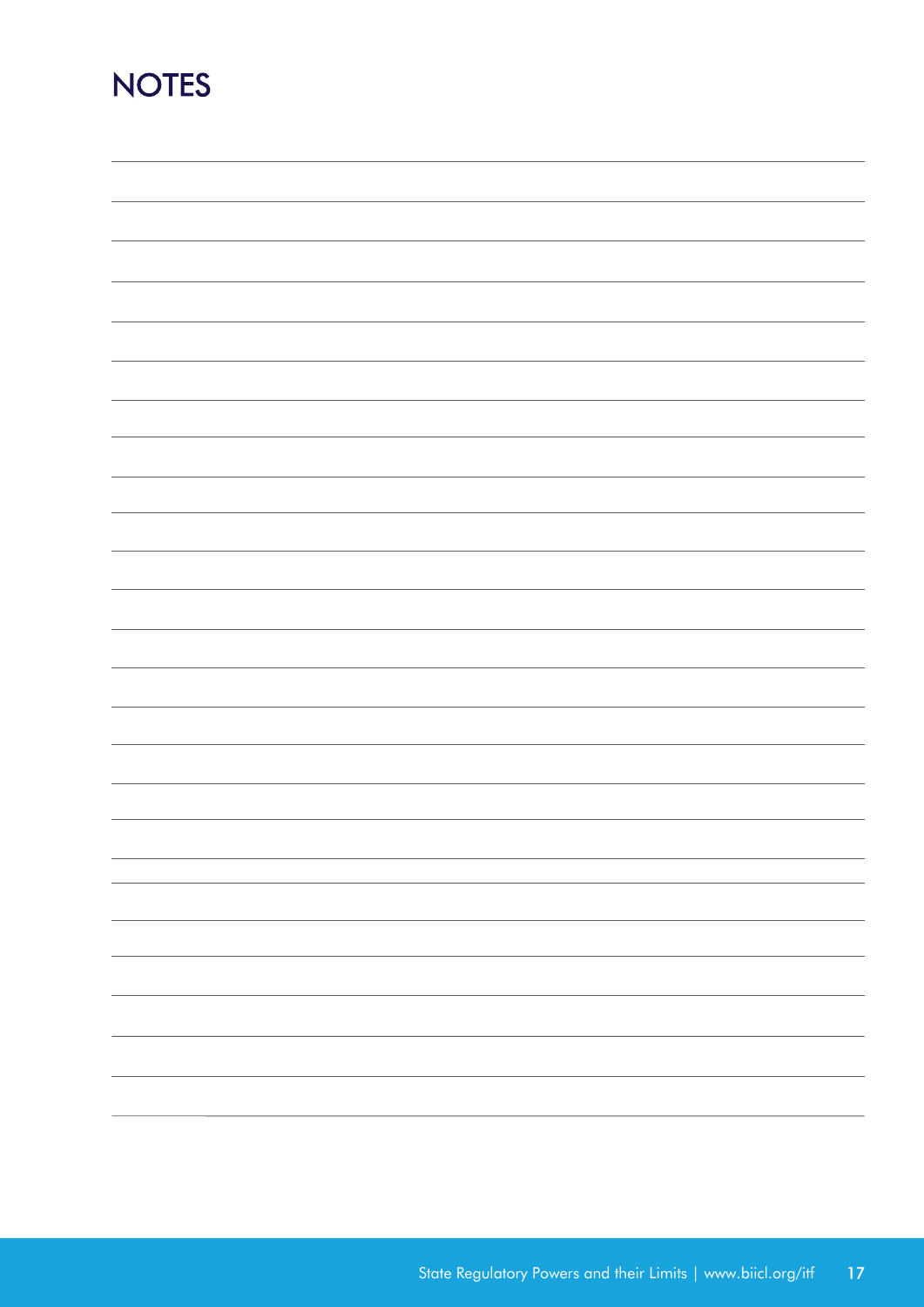## **NOTES**

| $\overline{\phantom{0}}$ |
|--------------------------|
|                          |
|                          |
| $\sim$ $\sim$            |
| -                        |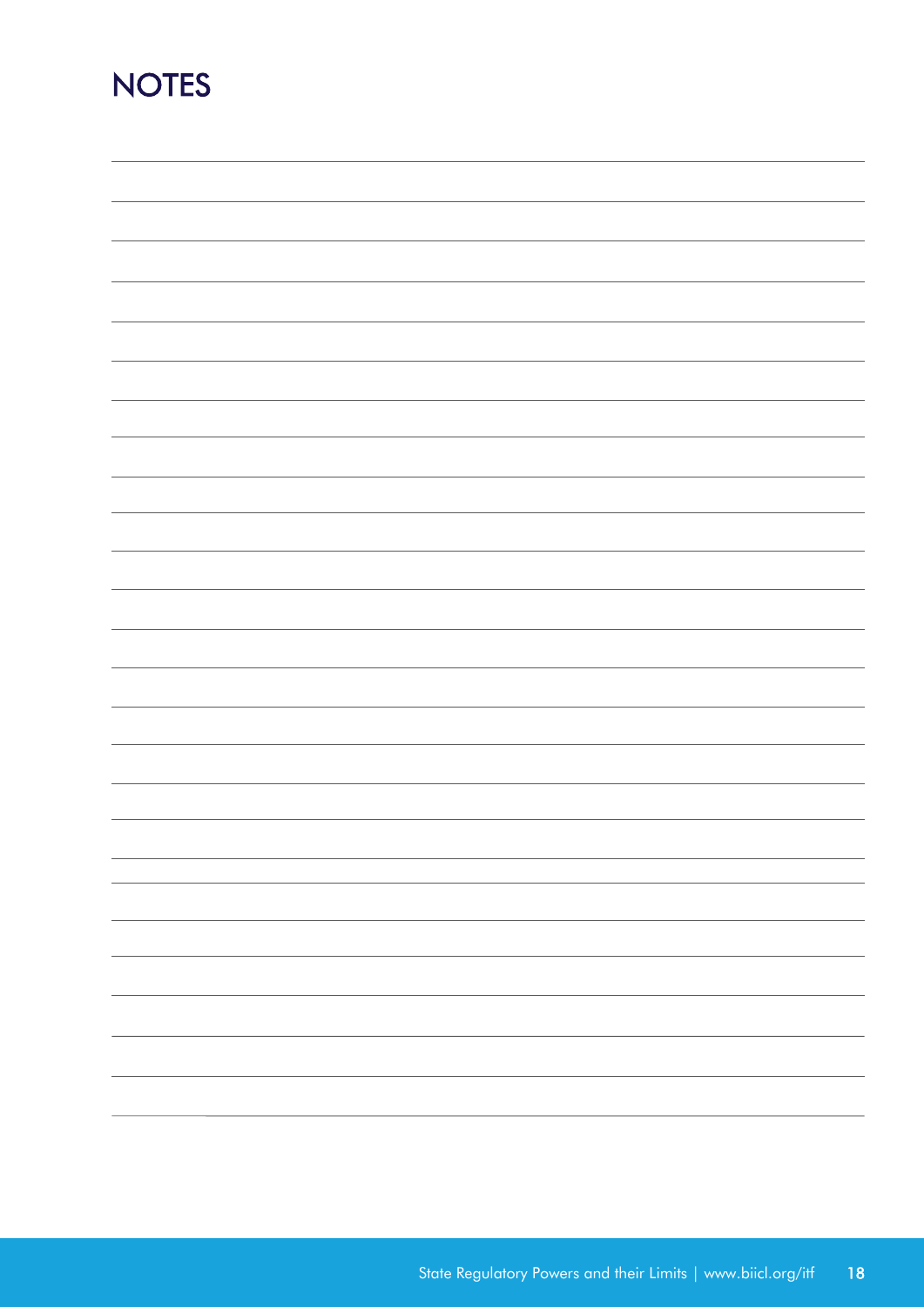## **NOTES**

| -                        |
|--------------------------|
|                          |
|                          |
|                          |
|                          |
| $\overline{\phantom{0}}$ |
| $\sim$ $\sim$            |
|                          |
| $\overline{\phantom{a}}$ |
| $\overline{\phantom{0}}$ |